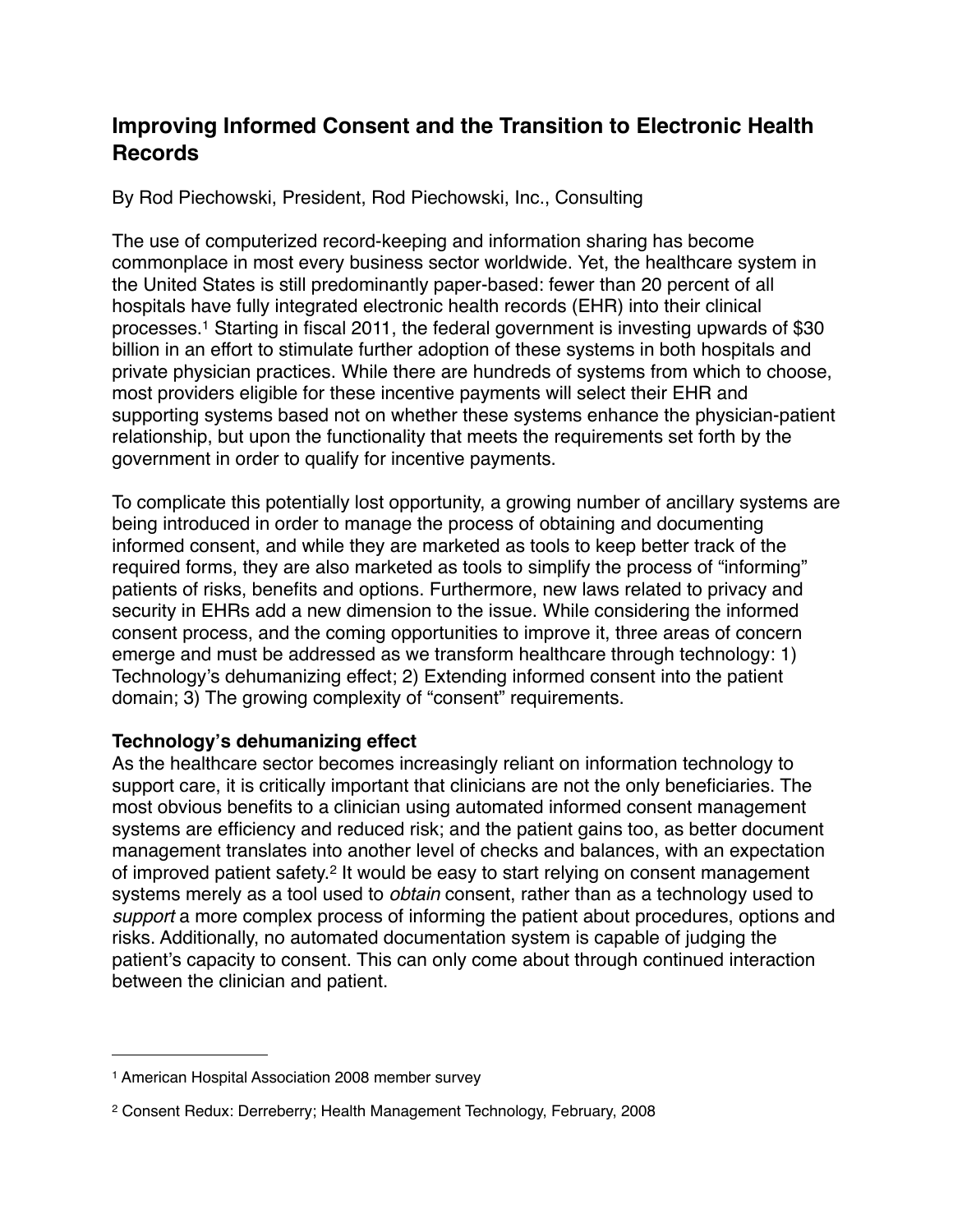Therefore, it is imperative that automated systems are designed in such as way as to create a framework for the longer-term process of establishing a truly informed patient, with the expectation that this is not a stand-alone process, but an automated *component*  of a process that involves more than obtaining a signature from the patient. The interaction between clinicians and patients must be maintained, and must be the primary dimension of the informed consent process. Otherwise, an over reliance on automation can widen the gap between healthcare professional and patient. The goal here is to share enough medical knowledge about a procedure so that consent is truly informed.

Clinicians have another advantage over technology in that they possess the ability to adjust to the patient's level of knowledge, reading ability, and capacity to understand. Creating easily comprehended documents that must explain complex concepts is not an easy task. Even when educational materials delivered through various media are created for a relatively modest reading comprehension level, misconceptions and misunderstandings still occur. Here, the process of obtaining informed consent benefits from the addition of an additional "check" for comprehension, which involves interacting with clinicians, not the computer or passive educational materials.<sup>3</sup> We must not lose the human component of the process.

## **Extending informed consent into the patient domain**

Technology enables the clinician and patient. More medical information is found on the internet today than ever before, and more people are taking advantage of it. Still, the quality of the information available online varies widely, and it can be difficult to ascertain that which is trustworthy and consistent with today's best practices. Here again, technology brings this wealth of information to anyone with access to a computer, but at the same time complicates matters given the sheer volume of information. The trick is separating the noise from that which can benefit patients. The move to EHRs and personal health records (PHR) offers an opportunity to engage the patient in the care process. While an EHR contains information about a patient's history of care across domains, the PHR contains information that is primarily controlled by the patient[.4](#page-1-1)

Currently, the PHR contains demographic information, allergies, medication and treatment information, as well as any advanced directives or medical power of attorney notices. Increasingly they will be used to record day-to-day clinical data (e.g. blood pressure, weight, etc.), and depending on its capabilities, will be increasingly used to interface with the primary care giver through the EHR. This is not yet common, as there

<span id="page-1-0"></span><sup>3 &</sup>quot;Making Health Care Safer, A Critical Analysis of Patient Safety Practices": Evidence Report/Technology Assessment, No. 43; Chapter 48: Procedures for Obtaining Informed Consent.

<span id="page-1-1"></span><sup>4</sup> Federal government definitions, Health and Human Services, URL: [http://healthit.hhs.gov/portal/](http://healthit.hhs.gov/portal/server.pt?open=512&objID=1256&parentname=CommunityPage&parentid=6&mode=2&in_hi_userid=10741&cached=true) [server.pt?](http://healthit.hhs.gov/portal/server.pt?open=512&objID=1256&parentname=CommunityPage&parentid=6&mode=2&in_hi_userid=10741&cached=true)

[open=512&objID=1256&parentname=CommunityPage&parentid=6&mode=2&in\\_hi\\_userid=10741&cache](http://healthit.hhs.gov/portal/server.pt?open=512&objID=1256&parentname=CommunityPage&parentid=6&mode=2&in_hi_userid=10741&cached=true) [d=true](http://healthit.hhs.gov/portal/server.pt?open=512&objID=1256&parentname=CommunityPage&parentid=6&mode=2&in_hi_userid=10741&cached=true)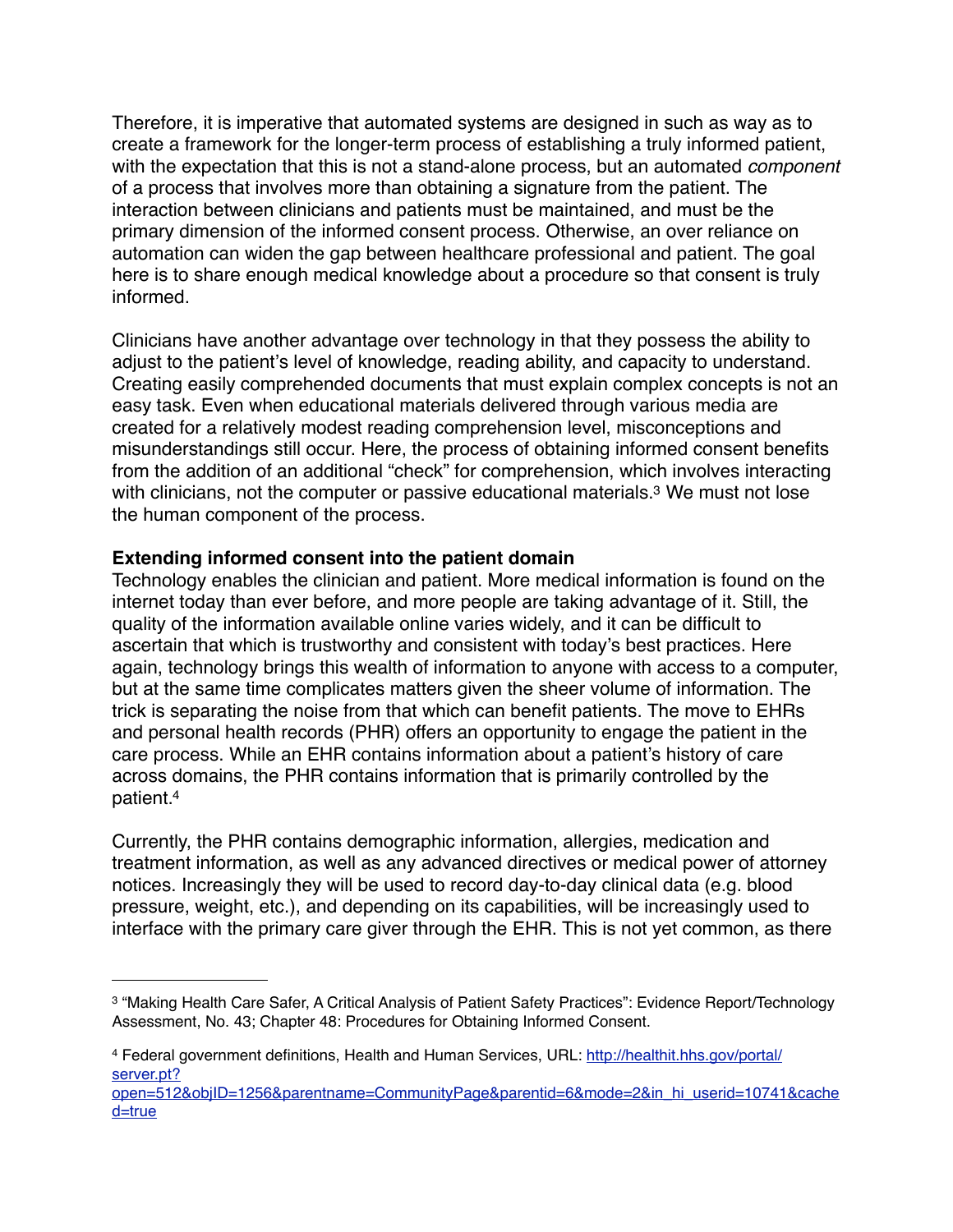are many different models for PHRs. However, there is an opportunity to ensure that the PHR is truly used as an extension of the physician-patient relationship.

Here, the PHR could be used to transmit, store, and document the informed consent process. If the patient is given enough time to review materials provided, the educational component of obtaining informed consent can be done in the privacy of one's home, as opposed to sitting at a kiosk at the hospital or in a physician's office. While keeping informed consent records in a PHR would not constitute the legal medical record, these documents form an extension of the physician-patient relationship, which is an important but overlooked role for technology in today's healthcare environment.

### **Growing complexity of consent requirements**

The concept of "consent" in healthcare is getting more complex and likely to create confusion not only to patients but also to clinicians and policy makers. Specifically, the term *consent* can be used in a variety of ways. First, as discussed above, it can refer to the process of determining whether or not a patient understands the clinical procedures and their inherent risks, and whether or not that patient has the capacity to understand and give their consent.

Secondly, EHRs and PHRs play a role in modifying this landscape. The HITECH provisions of the American Recovery and Reinvestment Act, passed February 17, 2009, include substantial financial incentives for the "meaningful use" of certified EHR systems. One of the qualifying requirements of meaningful use, by law, is the exchange of clinical data among physicians and hospitals using EHR systems.[5](#page-2-0)

All of these connected systems will eventually feed data across the country through the Nationwide Health Information Network (NHIN), which is still under development. Initially, the meaningful use connectivity requirement will be accomplished through many local and regional Health Information Exchanges (HIE), each of which will likely create very different rules for the exchange of clinical data along the network. The rules will vary by state and organization, since there are no standardized business or legal models for HIE structure.

In this scenario, patients will be asked for their *consent* to move their clinical data along these networks, as well as to use their information in a variety of ways ranging from mundane billing to clinical research. Consent for this purpose will not be standardized, nor will it be easy to comprehend, since some HIE models will allow patients to opt in while others require an opt out. To further obfuscate the situation, patients will be empowered to allow the movement of some of their data while restricting or withholding other data either under certain conditions or altogether.

<span id="page-2-0"></span><sup>5</sup> Health Information Technology Policy Committee final recommendations on Meaningful Use, August, 2009: URL: [http://healthit.hhs.gov/portal/server.pt/gateway/PTARGS\\_0\\_10741\\_888532\\_0\\_0\\_18/FINAL](http://healthit.hhs.gov/portal/server.pt/gateway/PTARGS_0_10741_888532_0_0_18/FINAL%20MU%20RECOMMENDATIONS%20TABLE.pdf) [%20MU%20RECOMMENDATIONS%20TABLE.pdf](http://healthit.hhs.gov/portal/server.pt/gateway/PTARGS_0_10741_888532_0_0_18/FINAL%20MU%20RECOMMENDATIONS%20TABLE.pdf)